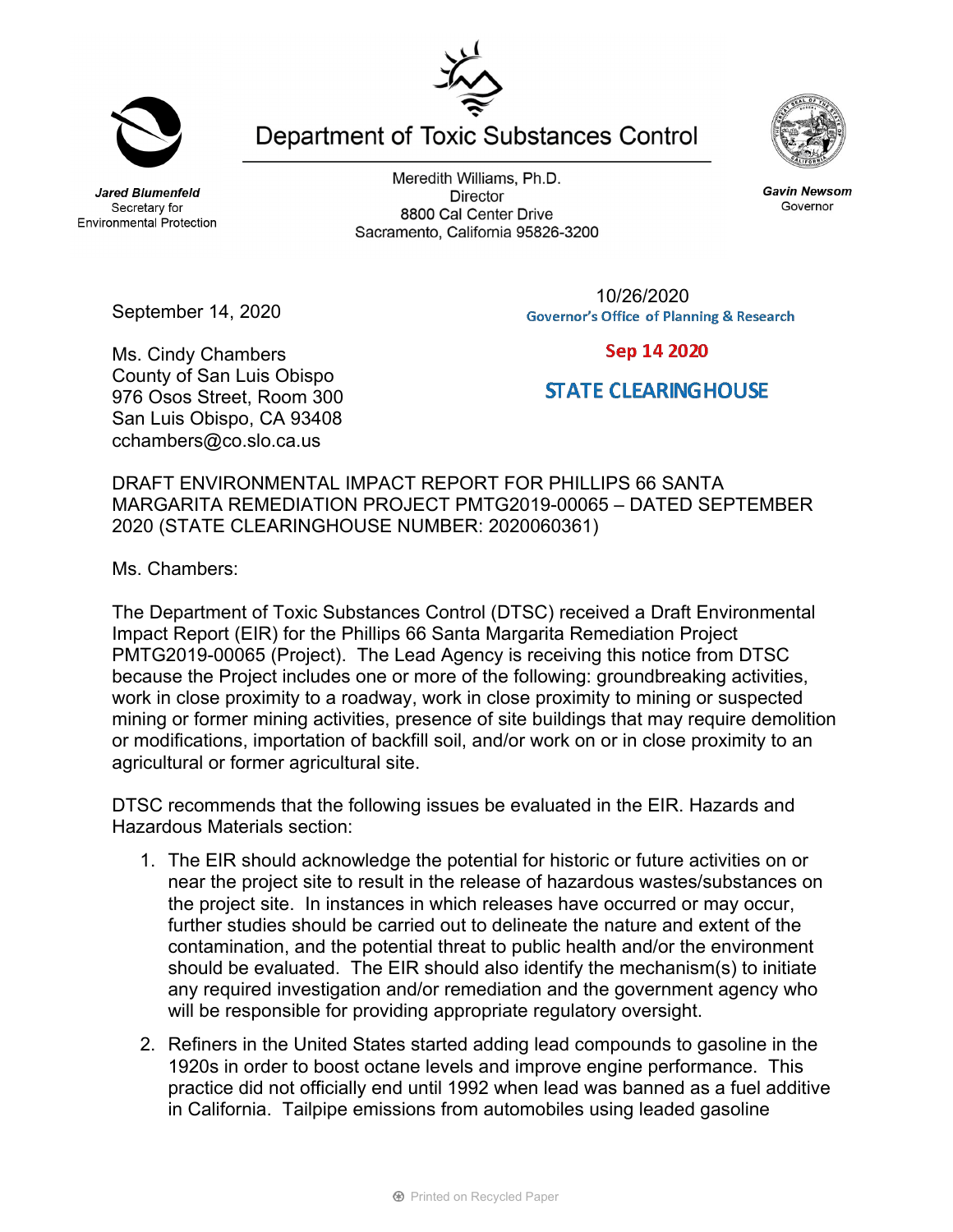contained lead and resulted in aerially deposited lead (ADL) being deposited in and along roadways throughout the state. ADL-contaminated soils still exist along roadsides and medians and can also be found underneath some existing road surfaces due to past construction activities. Due to the potential for ADL-contaminated soil DTSC, recommends collecting soil samples for lead analysis prior to performing any intrusive activities for the project described in the EIR.

- 3. If any sites within the project area or sites located within the vicinity of the project have been used or are suspected of having been used for mining activities, proper investigation for mine waste should be discussed in the EIR. DTSC recommends that any project sites with current and/or former mining operations onsite or in the project site area should be evaluated for mine waste according to DTSC's 1998 Abandoned Mine Land Mines Preliminary Assessment Handbook (https://dtsc.ca.gov/wp-content/uploads/sites/31/2018/11/aml\_handbook.pdf).
- 4. If buildings or other structures are to be demolished on any project sites included in the proposed project, surveys should be conducted for the presence of lead-based paints or products, mercury, asbestos containing materials, and polychlorinated biphenyl caulk. Removal, demolition and disposal of any of the above-mentioned chemicals should be conducted in compliance with California environmental regulations and policies. In addition, sampling near current and/or former buildings should be conducted in accordance with DTSC's 2006 *Interim Guidance Evaluation of School Sites with Potential Contamination from Lead Based Paint, Termiticides, and Electrical Transformers*  (https://dtsc.ca.gov/wpcontent/uploads/sites/31/2018/09/Guidance\_Lead\_ Contamination\_050118.pdf).
- 5. If any projects initiated as part of the proposed project require the importation of soil to backfill any excavated areas, proper sampling should be conducted to ensure that the imported soil is free of contamination. DTSC recommends the imported materials be characterized according to *DTSC's 2001 Information Advisory Clean Imported Fill Material* (https://dtsc.ca.gov/wpcontent/uploads/sites/31/2018/09/SMP\_FS\_Cleanfill-Schools.pdf).
- 6. If any sites included as part of the proposed project have been used for agricultural, weed abatement or related activities, proper investigation for organochlorinated pesticides should be discussed in the EIR. DTSC recommends the current and former agricultural lands be evaluated in accordance with DTSC's 2008 *Interim Guidance for Sampling Agricultural Properties (Third Revision)* (https://dtsc.ca.gov/wpcontent/uploads/sites/31/2018/09/Ag-Guidance-Rev-3-August-7-2008-2.pdf).

DTSC appreciates the opportunity to comment on the EIR. Should you need any assistance with an environmental investigation, please submit a request for Lead Agency Oversight Application, which can be found at: https://dtsc.ca.gov/wp